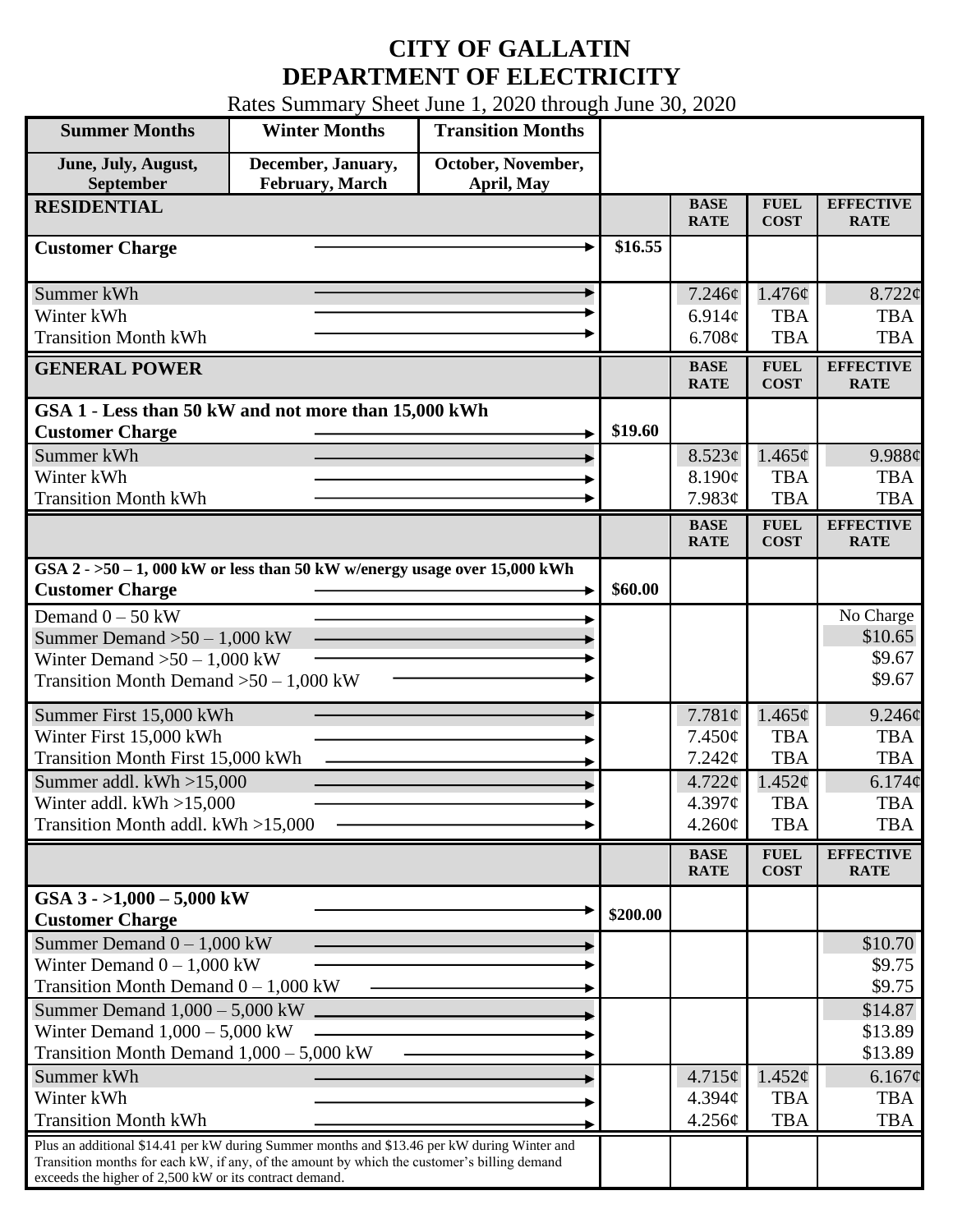| <b>Summer Months</b>                     | <b>Winter Months</b>                             | <b>Transition Months</b> |         |                            |                            |                                 |
|------------------------------------------|--------------------------------------------------|--------------------------|---------|----------------------------|----------------------------|---------------------------------|
| June, July, August,                      | December, January,                               | October, November,       |         |                            |                            |                                 |
| September                                | February, March                                  | April, May               |         |                            |                            |                                 |
| <b>GENERAL POWER CONTINUE</b>            |                                                  |                          |         | <b>BASE</b><br><b>RATE</b> | <b>FUEL</b><br><b>COST</b> | <b>EFFECTIVE</b><br><b>RATE</b> |
| <b>TD GSA</b>                            |                                                  |                          |         |                            |                            |                                 |
| <b>Customer Charge</b>                   |                                                  |                          | \$1,500 |                            |                            |                                 |
| <b>Onpeak Summer Demand</b>              |                                                  |                          |         |                            |                            | \$10.95                         |
| <b>Onpeak Winter Demand</b>              |                                                  |                          |         |                            |                            | \$9.99                          |
| <b>Onpeak Transition Month Demand</b>    |                                                  |                          |         |                            |                            | \$9.99                          |
| <b>Offpeak Excess of Contract Demand</b> |                                                  |                          |         |                            |                            |                                 |
| Summer                                   |                                                  |                          |         |                            |                            | \$10.95                         |
| Winter                                   |                                                  |                          |         |                            |                            | \$9.99                          |
| Transition                               |                                                  |                          |         |                            |                            | \$9.99                          |
| <b>Max Demand</b>                        |                                                  |                          |         |                            |                            | \$5.23                          |
| <b>Onpeak Summer kWh</b>                 |                                                  |                          |         | 8.049¢                     | $1.470\phi$                | 9.519¢                          |
| <b>Onpeak Winter kWh</b>                 |                                                  |                          |         | 6.520¢                     | <b>TBA</b>                 | <b>TBA</b>                      |
| <b>Onpeak Transition Month kWh</b>       |                                                  |                          |         | 5.115¢                     | <b>TBA</b>                 | <b>TBA</b>                      |
| Offpeak Summer kWh First 200 HUD         |                                                  |                          |         | $4.700\ell$                | 1.470¢                     | 6.170¢                          |
| Offpeak Summer kWh Next 200 HUD          |                                                  |                          |         | $0.452\epsilon$            | $1.470\text{¢}$            | $1.922 \phi$                    |
| <b>Additional HUD</b>                    |                                                  |                          |         | 0.149¢                     | $1.470\phi$                | 1.619¢                          |
| Offpeak Winter kWh First 200 HUD         |                                                  |                          |         | 4.996¢                     | <b>TBA</b>                 | <b>TBA</b>                      |
| Offpeak Winter kWh Next 200 HUD          |                                                  |                          |         | $0.452\mathcal{C}$         | <b>TBA</b>                 | <b>TBA</b>                      |
| <b>Additional HUD</b>                    |                                                  |                          |         | 0.149¢                     | <b>TBA</b>                 | <b>TBA</b>                      |
| Offpeak Transition kWh First 200 HUD     |                                                  |                          |         | 5.115¢                     | <b>TBA</b>                 | <b>TBA</b>                      |
| Offpeak Transition kWh Next 200 HUD      |                                                  |                          |         | .452 $\varphi$             | <b>TBA</b>                 | <b>TBA</b>                      |
| <b>Additional HUD</b>                    |                                                  |                          |         | .149 $\phi$                | <b>TBA</b>                 | <b>TBA</b>                      |
|                                          |                                                  |                          |         | <b>BASE</b><br><b>RATE</b> | <b>FUEL</b><br><b>COST</b> | <b>EFFECTIVE</b><br><b>RATE</b> |
| GSB Demands from $5,001 - 15,000$ kW     |                                                  |                          |         |                            |                            |                                 |
| <b>Customer Charge</b>                   |                                                  |                          | \$1,500 |                            |                            |                                 |
| Onpeak Summer Demand 5,000 - 15,000 kW   |                                                  |                          |         |                            |                            | \$10.87                         |
| Onpeak Winter Demand $5,000 - 15,000$ kW |                                                  |                          |         |                            |                            | \$9.90                          |
|                                          | Onpeak Transition Month Demand 5,000 - 15,000 kW |                          |         |                            |                            | \$9.90                          |
| <b>Offpeak Excess of Contract Demand</b> |                                                  |                          |         |                            |                            |                                 |
| Summer                                   |                                                  |                          |         |                            |                            | \$10.87                         |
| Winter                                   |                                                  |                          |         |                            |                            | \$9.90                          |
| Transition                               |                                                  |                          |         |                            |                            | \$9.90                          |
| <b>Max Demand</b>                        |                                                  |                          |         |                            |                            | \$5.21                          |
| <b>Onpeak Summer kWh</b>                 |                                                  |                          |         | 6.513¢                     | 1.329¢                     | 7.842¢                          |
| <b>Onpeak Winter kWh</b>                 |                                                  |                          |         | 5.378 $\phi$               | <b>TBA</b>                 | <b>TBA</b>                      |
| <b>Onpeak Transition Month kWh</b>       |                                                  |                          |         | 3.990¢                     | <b>TBA</b>                 | <b>TBA</b>                      |
| Offpeak Summer kWh First 200 HUD         |                                                  |                          |         | 4.022¢                     | 1.329¢                     | 5.351 $\phi$                    |
| Offpeak Summer kWh Next 200 HUD          |                                                  |                          |         | 0.564¢                     | $1.329\mathcal{C}$         | 1.893¢                          |
| <b>Additional HUD</b>                    |                                                  |                          |         | $0.223\phi$                | 1.329¢                     | 1.552¢                          |
| Offpeak Winter kWh First 200 HUD         |                                                  |                          |         | 4.244¢                     | <b>TBA</b>                 | <b>TBA</b>                      |
| Offpeak Winter kWh Next 200 HUD          |                                                  |                          |         | 0.564¢                     | <b>TBA</b>                 | <b>TBA</b>                      |
| <b>Additional HUD</b>                    |                                                  |                          |         | $0.223\phi$                | <b>TBA</b>                 | <b>TBA</b>                      |
| Offpeak Transition kWh First 200 HUD     |                                                  |                          |         | 3.990¢                     | <b>TBA</b>                 | <b>TBA</b>                      |
| Offpeak Transition kWh Next 200 HUD      |                                                  |                          |         | 0.564¢                     | <b>TBA</b>                 | <b>TBA</b>                      |
| <b>Additional HUD</b>                    |                                                  |                          |         | $0.223\epsilon$            | <b>TBA</b>                 | <b>TBA</b>                      |

## **Page 2 - Rates Summary Sheet June 1, 2020 through June 30, 2020**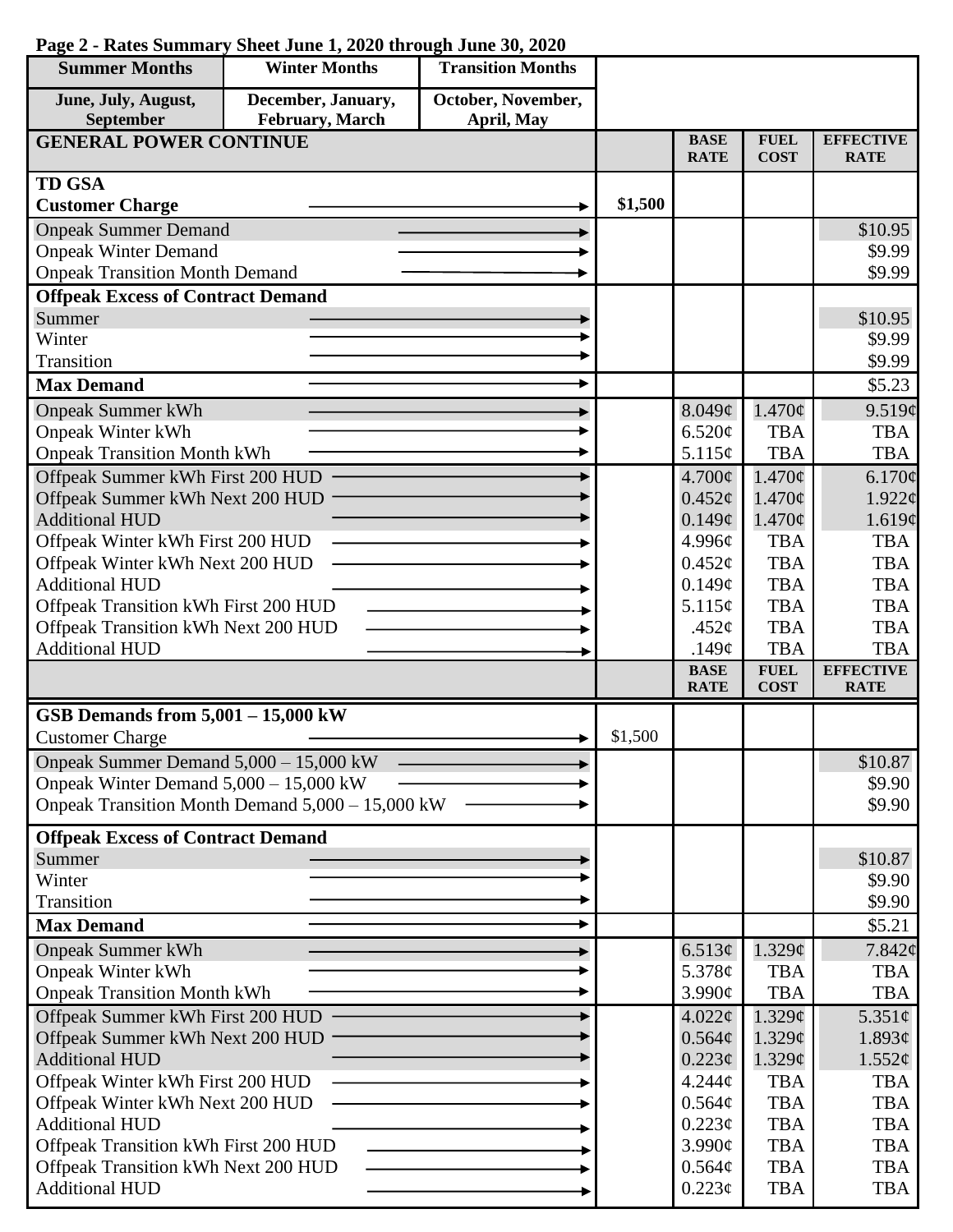| <b>Summer Months</b>                         | <b>Winter Months</b> | <b>Transition Months</b> |         |                            |                            |                                 |
|----------------------------------------------|----------------------|--------------------------|---------|----------------------------|----------------------------|---------------------------------|
| June, July, August,                          | December, January,   | October, November,       |         |                            |                            |                                 |
| <b>September</b>                             | February, March      | April, May               |         |                            |                            |                                 |
| <b>GENERAL POWER CONTINUE</b>                |                      |                          |         | <b>BASE</b><br><b>RATE</b> | <b>FUEL</b><br><b>COST</b> | <b>EFFECTIVE</b><br><b>RATE</b> |
|                                              |                      |                          |         |                            |                            |                                 |
| MSB Demands greater than 5,000 kW            |                      |                          |         |                            |                            |                                 |
| <b>Customer Charge</b>                       |                      |                          | \$1,500 |                            |                            |                                 |
| Onpeak Summer Demand > 5,000                 |                      |                          |         |                            |                            | \$10.24                         |
| Onpeak Winter Demand > 5,000                 |                      |                          |         |                            |                            | \$9.27                          |
| Onpeak Transition Month Demand > 5,000       |                      |                          |         |                            |                            | \$9.27                          |
| <b>Max Demand</b>                            |                      |                          |         |                            |                            | \$2.26                          |
| <b>Offpeak Excess of Contract Demand</b>     |                      |                          |         |                            |                            |                                 |
| Summer                                       |                      |                          |         |                            |                            | \$10.24                         |
| Winter                                       |                      |                          |         |                            |                            | \$9.27                          |
| Transition                                   |                      |                          |         |                            |                            | \$9.27                          |
| <b>Onpeak Summer kWh</b>                     |                      |                          |         | 5.779¢                     | $1.237$ ¢                  | 7.016¢                          |
| <b>Onpeak Winter kWh</b>                     |                      |                          |         | 4.639¢                     | <b>TBA</b>                 | <b>TBA</b>                      |
| <b>Onpeak Transition Month kWh</b>           |                      |                          |         | 3.589c                     | <b>TBA</b>                 | <b>TBA</b>                      |
| Offpeak Summer kWh First 200 HU <del>D</del> |                      |                          |         | 3.279¢                     | $1.237\mathcal{C}$         | 4.516¢                          |
| Offpeak Summer kWh Next 200 HUD              |                      |                          |         | $0.310\phi$                | $1.237\mathcal{C}$         | $1.547\phi$                     |
| <b>Additional HUD</b>                        |                      |                          |         | $0.055\phi$                | $1.237\phi$                | $1.292\ell$                     |
| Offpeak Winter kWh First 200 HUD             |                      |                          |         | 3.502¢                     | <b>TBA</b>                 | <b>TBA</b>                      |
| Offpeak Winter kWh Next 200 HUD              |                      |                          |         | 0.310¢                     | <b>TBA</b>                 | <b>TBA</b>                      |
| <b>Additional HUD</b>                        |                      |                          |         | $0.055\phi$                | <b>TBA</b>                 | <b>TBA</b>                      |
| Offpeak Transition kWh First 200 HUD         |                      |                          |         | 3.589¢                     | <b>TBA</b>                 | <b>TBA</b>                      |
| Offpeak Transition kWh Next 200 HUD          |                      |                          |         | 0.310¢                     | <b>TBA</b>                 | <b>TBA</b>                      |
| <b>Additional HUD</b>                        |                      |                          |         | $0.055\phi$                | <b>TBA</b>                 | <b>TBA</b>                      |
|                                              |                      |                          |         | <b>BASE</b>                | <b>FUEL</b>                | <b>EFFECTIVE</b>                |
|                                              |                      |                          |         | <b>RATE</b>                | <b>COST</b>                | <b>RATE</b>                     |
| MSD Demands greater than 25,000 kW           |                      |                          |         |                            |                            |                                 |
| <b>Customer Charge</b>                       |                      |                          | \$1,500 |                            |                            |                                 |
| <b>Onpeak Summer Demand</b>                  |                      |                          |         |                            |                            | \$10.24                         |
| <b>Onpeak Winter Demand</b>                  |                      |                          |         |                            |                            | \$9.27                          |
| <b>Onpeak Transition Demand</b>              |                      |                          |         |                            |                            | \$9.27                          |
| <b>Max Demand</b>                            |                      |                          |         |                            |                            | \$1.64                          |
| <b>Offpeak Excess of Contract Demand</b>     |                      |                          |         |                            |                            |                                 |
| Summer                                       |                      |                          |         |                            |                            | \$10.24                         |
| Winter                                       |                      |                          |         |                            |                            | \$9.27                          |
| Transition                                   |                      |                          |         |                            |                            | \$9.27                          |
| <b>Onpeak Summer kWh</b>                     |                      |                          |         | 5.440¢                     | $1.237\phi$                | 6.677¢                          |
| <b>Onpeak Winter kWh</b>                     |                      |                          |         | 4.298c                     | <b>TBA</b>                 | <b>TBA</b>                      |
| <b>Onpeak Transition Month kWh</b>           |                      |                          |         | 3.248¢                     | <b>TBA</b>                 | <b>TBA</b>                      |
| Offpeak Summer kWh First 200 HUD             |                      |                          |         | 2.939¢                     | $1.237\phi$                | 4.176¢                          |
| Offpeak Summer kWh Next 200 HUD              |                      |                          |         | 0.282¢                     | $1.237\phi$                | 1.519¢                          |
| <b>Additional HUD</b>                        |                      |                          |         | $0.223\phi$                | $1.237\phi$                | $1.460\phi$                     |
| Offpeak Winter kWh First 200 HUD             |                      |                          |         | 3.161¢                     | <b>TBA</b>                 | <b>TBA</b>                      |
| Offpeak Winter kWh Next 200 HUD              |                      |                          |         | 0.282¢                     | <b>TBA</b>                 | <b>TBA</b>                      |
| <b>Additional HUD</b>                        |                      |                          |         | <b>TBA</b>                 | <b>TBA</b>                 | <b>TBA</b>                      |
| Offpeak Transition kWh First 200 HUD         |                      |                          |         | 3.248¢                     | <b>TBA</b>                 | <b>TBA</b>                      |
| Offpeak Transition kWh Next 200 HUD          |                      |                          |         | 0.282¢                     | <b>TBA</b>                 | <b>TBA</b>                      |
| <b>Additional HUD</b>                        |                      |                          |         | 0.223¢                     | <b>TBA</b>                 | <b>TBA</b>                      |

## **Page 3 - Rates Summary Sheet June 1, 2020 through June 30, 2020**